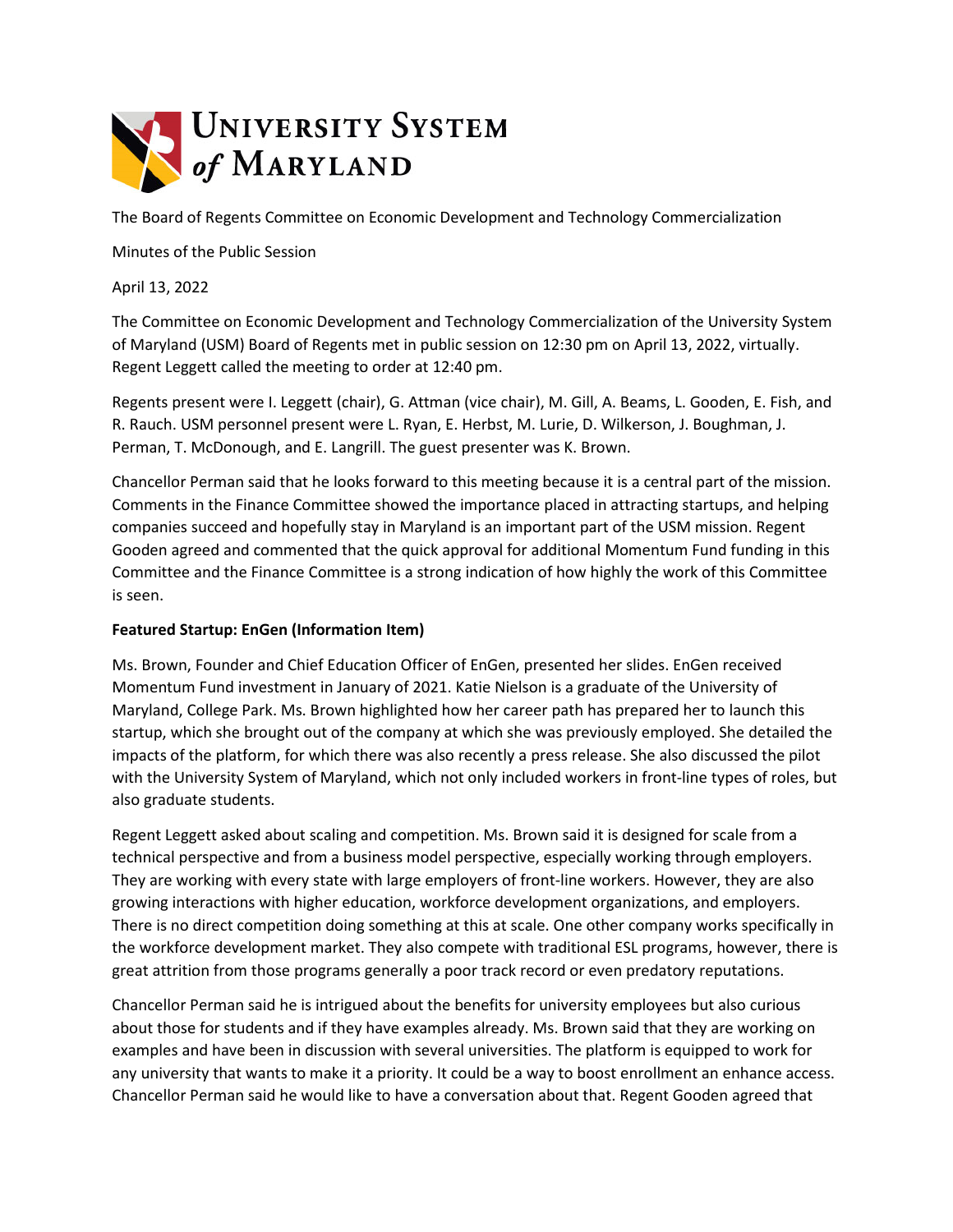enabling people with skills to enter employment is important to the business community. She was curious about the business model. Ms. Brown said it is a license model, with seats to the platform. The price changes based on wrap-around services provided. Organizations such as businesses or workforce development organizations, including departments of labor, are the sponsors. Regent Beams asked if there is any role for native English speakers or bilingual people within the field but not necessarily trained as educators. Ms. Brown said that coaches and counselors support people as part of those wraparound services. Regent Beams asked further about integrating with higher education. Ms. Brown said she is trying to address the needs of as many non-native English speakers as possible, so being flexible and working with higher ed is important. Regent Beams said this seems particularly important for healthcare. She asked about native English speakers being able to learn the language of the people they are serving. Ms. Brown said they do not currently address that. However, she said it is great to start with a mindset that not speaking English as a first language is not a deficit, and that there is potential for this platform to be used in many ways.

## **Early-Stage Support Feasibility Study Recommendations (Discussion Item)**

Ms. Ryan, USM Interim Executive Director of Economic Development, presented the recommendations from the feasibility study requested by the Committee in September of 2021. Ms. Ryan summarized the existing support for early-stage entrepreneurs across the USM, including mentoring and approximately \$4M in capital annually. This is particularly important, given the feedback from all stakeholder types that optimizing and coordinating with existing supports in the state should be favored over developing new resources. Ms. Ryan also described challenges that were surfaced from the analysis that was undertaken to provide the recommendations. The recommendations included: 1) More effectively coordinating and communicating existing entrepreneurial (human and other) resources; 2) Enhancing selected existing entrepreneurial resources; and 3) in the context of the other recommendations, enable flexible, nonprescriptive early capital to be deployed alongside resources and accountability. Finally, Ms. Ryan described a potential pilot for the recommendation regarding early capital.

Regent Gill asked for more information on the aims and whether they were aimed at people with ideas or toward more industrious economic development goals. Ms. Ryan sated that one goal was access, such that people with ideas can best leverage existing resources and go on to produce economic activity, either with that venture, or in some case with the next venture. For larger amounts of capital, more emphasis will be placed on the potential for direct economic development outcomes.

Ms. Herbst added that Regent Leggett specifically asked USM to identify where the Maryland Momentum Fund was not providing as many benefits, including geographic and institutional considerations. She said that Ms. Ryan pulled together information on what is already happening to ask about those gaps as well. Ms. Herbst said she was also surprised to the message of great connecting and enhancing what is already done. It gives clues as to how the System can help each of the activity bases. We also likely haven't spent as much time talking about lower-profile activities as we can.

Regent Gill asked if the USMO is reacting to the institutions or if they are reacting to the USMO. Ms. Herbst said as with many things at the System, the approach is to understand what is happening and support it either directly or being a forum to bring institutions together to share best practices.

Regent Leggett said he was moved by some of things smaller universities are doing. There is likely even more untapped potential and need than we know about, and we need to help at those institutions. It